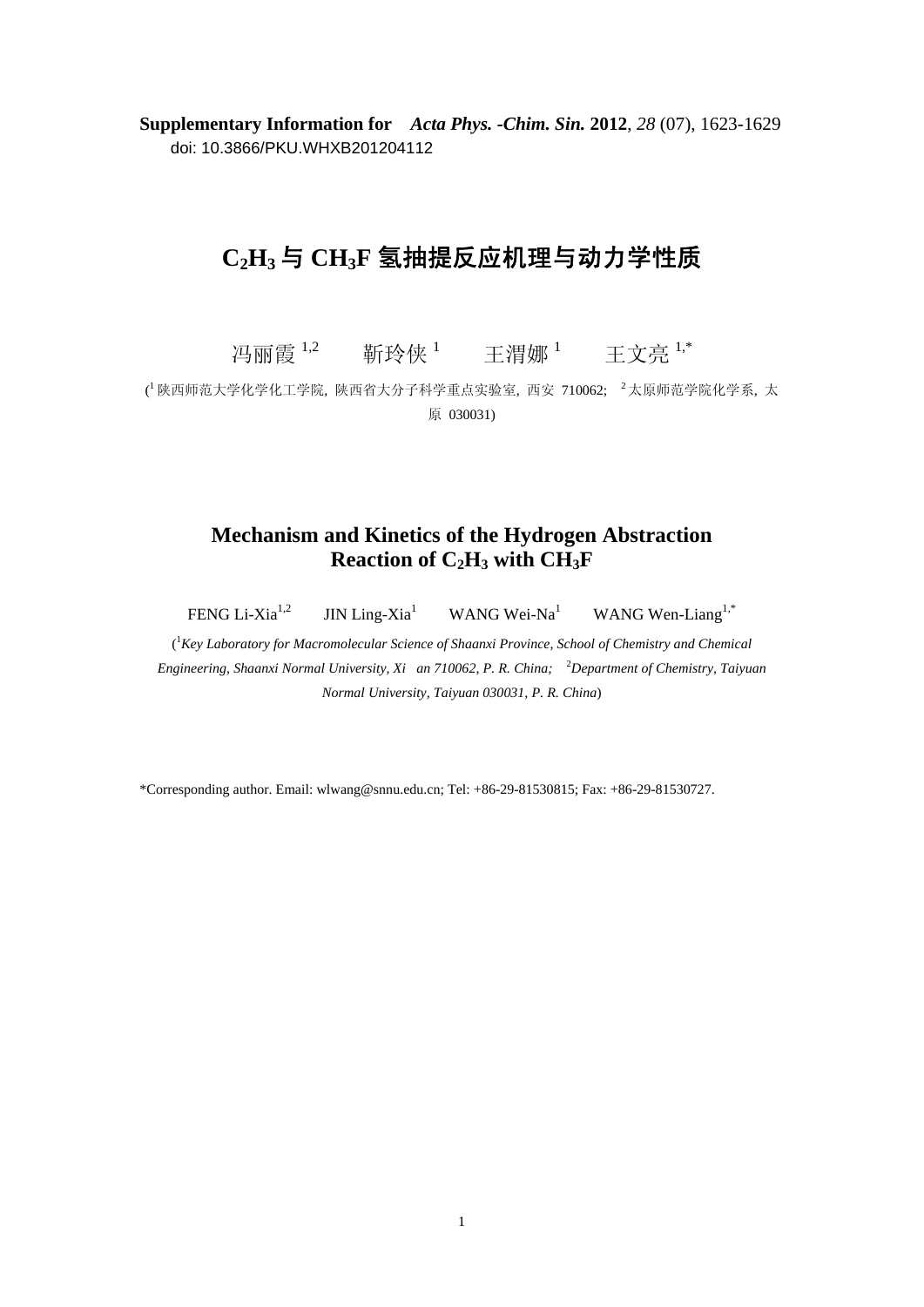

**Fig.S1 The geometries of the reactants, products, and the transition states for the title reaction** 

optimized at different levels in the following order from the top: (1) MP2/6-311G(2*df*, 2*p*), (2) MP2/6-311+G(*d*, *p*), (3) MP2/6-311G(*d*, *p*), (4) B3LYP/6-311G(2*df*, 2*p*), (5) B3LYP/6-311+G(*d*, *p*). Bond lengths are in nm and bond angles are in degree.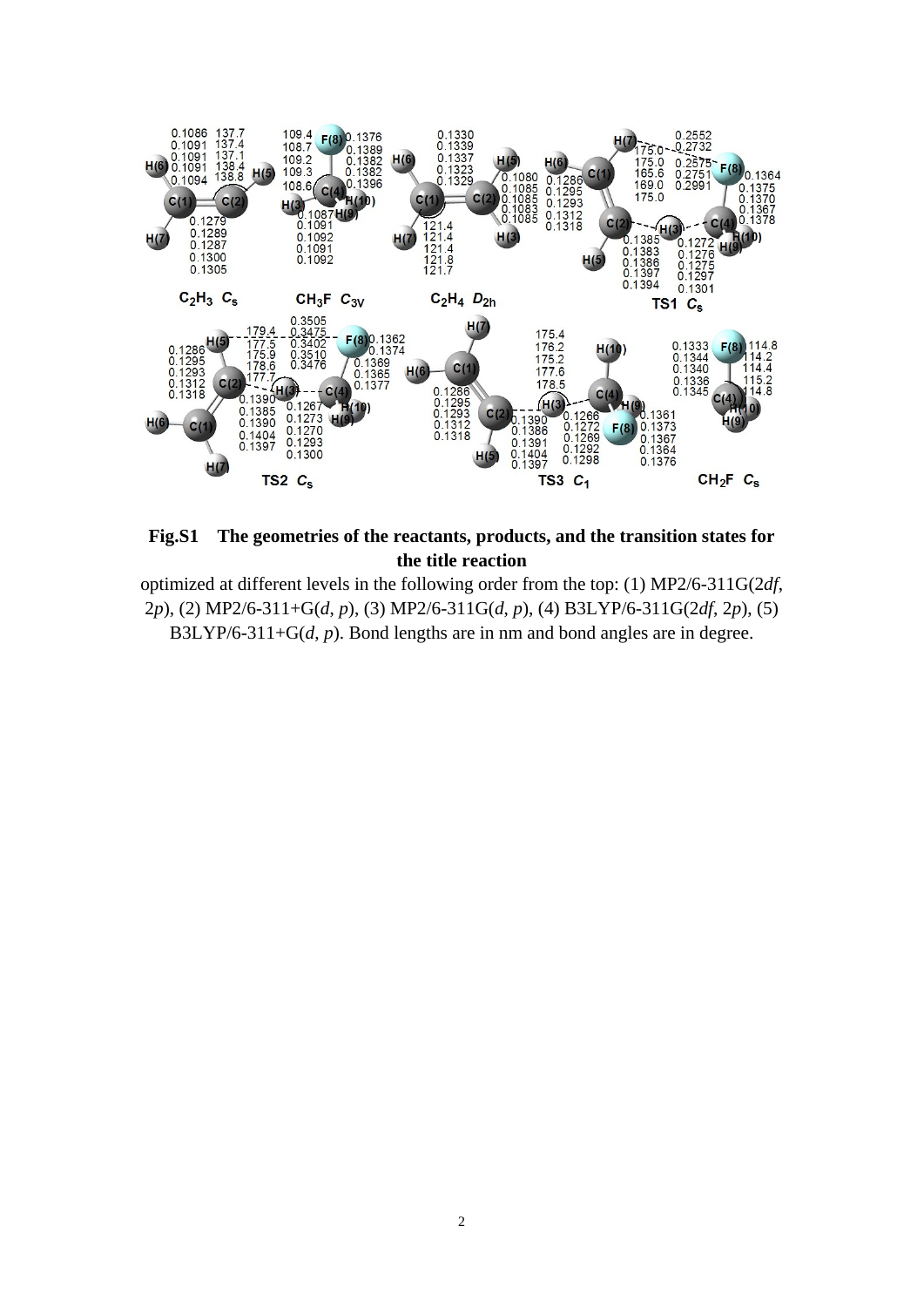| Species         | Methods                    | Frequencies    |        |      |      |      |      |      |      |      |      |      |       |
|-----------------|----------------------------|----------------|--------|------|------|------|------|------|------|------|------|------|-------|
| $C_2H_3$        | MP2/6-311G(2df, 2p)        | 737            | 993    | 1064 | 1089 | 1430 | 1918 | 3146 | 3246 | 3319 |      |      |       |
|                 | $MP2/6-311+G(d, p)$        | 738            | 971    | 1040 | 1083 | 1426 | 1854 | 3138 | 3241 | 3308 |      |      |       |
|                 | $MP2/6-311G(d, p)$         | 766            | 976    | 1055 | 1116 | 1458 | 1863 | 3194 | 3303 | 3357 |      |      |       |
|                 | B3LYP/6-311G(2df, 2p)      | 715            | 826    | 929  | 1052 | 1398 | 1656 | 3042 | 3135 | 3237 |      |      |       |
|                 | B3LYP/6-311+G(d, p)        | 707            | 818    | 923  | 1042 | 1390 | 1644 | 3039 | 3136 | 3240 |      |      |       |
| $CH_3F$         | $MP2/6-311G(2df, 2p)$      | 1115           | 1222   | 1222 | 1521 | 1526 | 1526 | 3096 | 3192 | 3192 |      |      |       |
|                 | $MP2/6-311+G(d, p)$        | 1076           | 1216   | 1216 | 1517 | 1522 | 1522 | 3093 | 3198 | 3198 |      |      |       |
|                 | $MP2/6-311G(d, p)$         | 1106           | 1224   | 1224 | 1519 | 1519 | 1537 | 3087 | 3186 | 3186 |      |      |       |
|                 | B3LYP/6-311G(2df, 2p)      | 1075           | 1198   | 1198 | 1494 | 1497 | 1497 | 3028 | 3100 | 3100 |      |      |       |
|                 | B3LYP/6-311+G(d, p)        | 1033           | 1184   | 1184 | 1480 | 1489 | 1489 | 3033 | 3118 | 3118 |      |      |       |
| $C_2H_4$        | $MP2/6-311G(2df, 2p)$      | 831            | 968    | 987  | 1084 | 1250 | 1387 | 1486 | 1687 | 3187 | 3204 | 3275 | 3301  |
|                 | $MP2/6-311+G(d, p)$        | 829            | 889    | 966  | 1061 | 1237 | 1382 | 1481 | 1675 | 3175 | 3193 | 3266 | 3292  |
|                 | $MP2/6-311G(d, p)$         | 828            | 914    | 971  | 1073 | 1236 | 1384 | 1481 | 1681 | 3178 | 3195 | 3268 | 3294  |
|                 | B3LYP/6-311G(2df, 2p)      | 837            | 980    | 984  | 1073 | 1247 | 1384 | 1481 | 1697 | 3127 | 3141 | 3194 | 3222  |
|                 | B3LYP/6-311+G(d, p)        | 835            | 974    | 977  | 1058 | 1238 | 1378 | 1471 | 1684 | 3122 | 3137 | 3194 | 3223  |
| $CH_2F$         | $MP2/6-311G(2df, 2p)$      | 639            | 1204   | 1226 | 1512 | 3209 | 3369 |      |      |      |      |      |       |
|                 | $MP2/6-311+G(d, p)$        | 698            | 1182   | 1202 | 1503 | 3197 | 3359 |      |      |      |      |      |       |
|                 | $MP2/6-311G(d, p)$         | 713            | 1206   | 1212 | 1520 | 3193 | 3351 |      |      |      |      |      |       |
|                 | B3LYP/6-311G(2df, 2p)      | 509            | 1172   | 1199 | 1473 | 3128 | 3282 |      |      |      |      |      |       |
|                 | B3LYP/6-311+G(d, p)        | 488            | 1160   | 1162 | 1455 | 3132 | 3295 |      |      |      |      |      |       |
| TS1             | $MP2/6-311G(2df, 2p)$      | 66             | 120    | 257  | 287  | 568  | 589  | 875  | 1077 | 1115 | 1128 | 1211 | 1223  |
|                 |                            | 1229           | 1384   | 1447 | 1487 | 1541 | 1999 | 3119 | 3166 | 3226 | 3248 | 3259 | 2027i |
|                 | $MP2/6-311+G(d, p)$        | 46             | 95     | 248  | 284  | 555  | 578  | 877  | 1044 | 1087 | 1093 | 1208 | 1219  |
|                 |                            | 1236           | 1370   | 1446 | 1486 | 1538 | 1942 | 3118 | 3156 | 3226 | 3237 | 3251 | 2012i |
|                 | $MP2/6-311G(d, p)$         | 67             | 120    | 251  | 288  | 560  | 590  | 875  | 1054 | 1097 | 1117 | 1204 | 1227  |
|                 |                            | 1236           | 1371   | 1444 | 1494 | 1557 | 1947 | 3113 | 3158 | 3220 | 3239 | 3255 | 2001i |
|                 | B3LYP/6-311G(2df, 2p)      | 62             | 93     | 255  | 283  | 518  | 534  | 866  | 926  | 972  | 1097 | 1183 | 1196  |
|                 |                            | 1199           | 1316   | 1404 | 1447 | 1496 | 1663 | 3049 | 3084 | 3144 | 3160 | 3173 | 1612i |
|                 | B3LYP/6-311+G( $d$ , $p$ ) | 41             | 74     | 254  | 278  | 518  | 518  | 866  | 916  | 962  | 1061 | 1178 | 1189  |
|                 |                            | 1192           | 1317   | 1398 | 1442 | 1486 | 1651 | 3054 | 3081 | 3155 | 3160 | 3172 | 1599i |
| TS <sub>2</sub> | $MP2/6-311G(2df, 2p)$      | 11             | 77     | 204  | 245  | 566  | 588  | 878  | 1086 | 1106 | 1137 | 1205 | 1225  |
|                 |                            | 1247           | 1396   | 1453 | 1474 | 1520 | 1996 | 3119 | 3164 | 3223 | 3243 | 3261 | 2020i |
|                 | $MP2/6-311+G(d, p)$        | $\overline{7}$ | 96     | 193  | 266  | 551  | 592  | 881  | 1043 | 1084 | 1098 | 1203 | 1220  |
|                 |                            | 1250           | 1378   | 1450 | 1482 | 1529 | 1941 | 3118 | 3156 | 3225 | 3239 | 3251 | 2012i |
|                 | $MP2/6-311G(d, p)$         | 19             | 73     | 209  | 236  | 547  | 595  | 879  | 1054 | 1094 | 1124 | 1201 | 1227  |
|                 |                            | 1252           | 1373   | 1450 | 1481 | 1538 | 1944 | 3112 | 3156 | 3217 | 3239 | 3252 | 1997i |
|                 | B3LYP/6-311G(2df, 2p)      | $26\,$         | $90\,$ | 203  | 242  | 518  | 540  | 869  | 932  | 966  | 1105 | 1174 | 1202  |
|                 |                            | 1213           | 1327   | 1411 | 1435 | 1489 | 1661 | 3048 | 3083 | 3141 | 3152 | 3177 | 1599i |
|                 | B3LYP/6-311+G(d, p)        | $25\,$         | 101    | 205  | 249  | 520  | 543  | 869  | 922  | 959  | 1064 | 1167 | 1191  |
|                 |                            | 1206           | 1320   | 1405 | 1436 | 1484 | 1650 | 3055 | 3081 | 3154 | 3156 | 3178 | 1597i |
| TS3             | MP2/6-311G(2df, 2p)        | $20\,$         | 103    | 142  | 352  | 535  | 582  | 885  | 1083 | 1105 | 1138 | 1203 | 1225  |
|                 |                            | 1241           | 1403   | 1453 | 1479 | 1508 | 1994 | 3117 | 3165 | 3219 | 3245 | 3259 | 2011i |
|                 | $MP2/6-311+G(d, p)$        | 19             | 108    | 141  | 354  | 528  | 588  | 887  | 1043 | 1082 | 1100 | 1201 | 1222  |
|                 |                            | 1238           | 1392   | 1450 | 1480 | 1511 | 1939 | 3116 | 3157 | 3222 | 3239 | 3249 | 2002i |
|                 | $MP2/6-311G(d, p)$         | $22\,$         | 94     | 139  | 347  | 528  | 583  | 885  | 1054 | 1091 | 1126 | 1196 | 1228  |
|                 |                            | 1244           | 1381   | 1450 | 1484 | 1520 | 1943 | 3109 | 3158 | 3212 | 3239 | 3250 | 1987i |

## **Table S1 The harmonic vibrational frequencies (in cm-1) for the reactants, products, and the transition states at different levels**